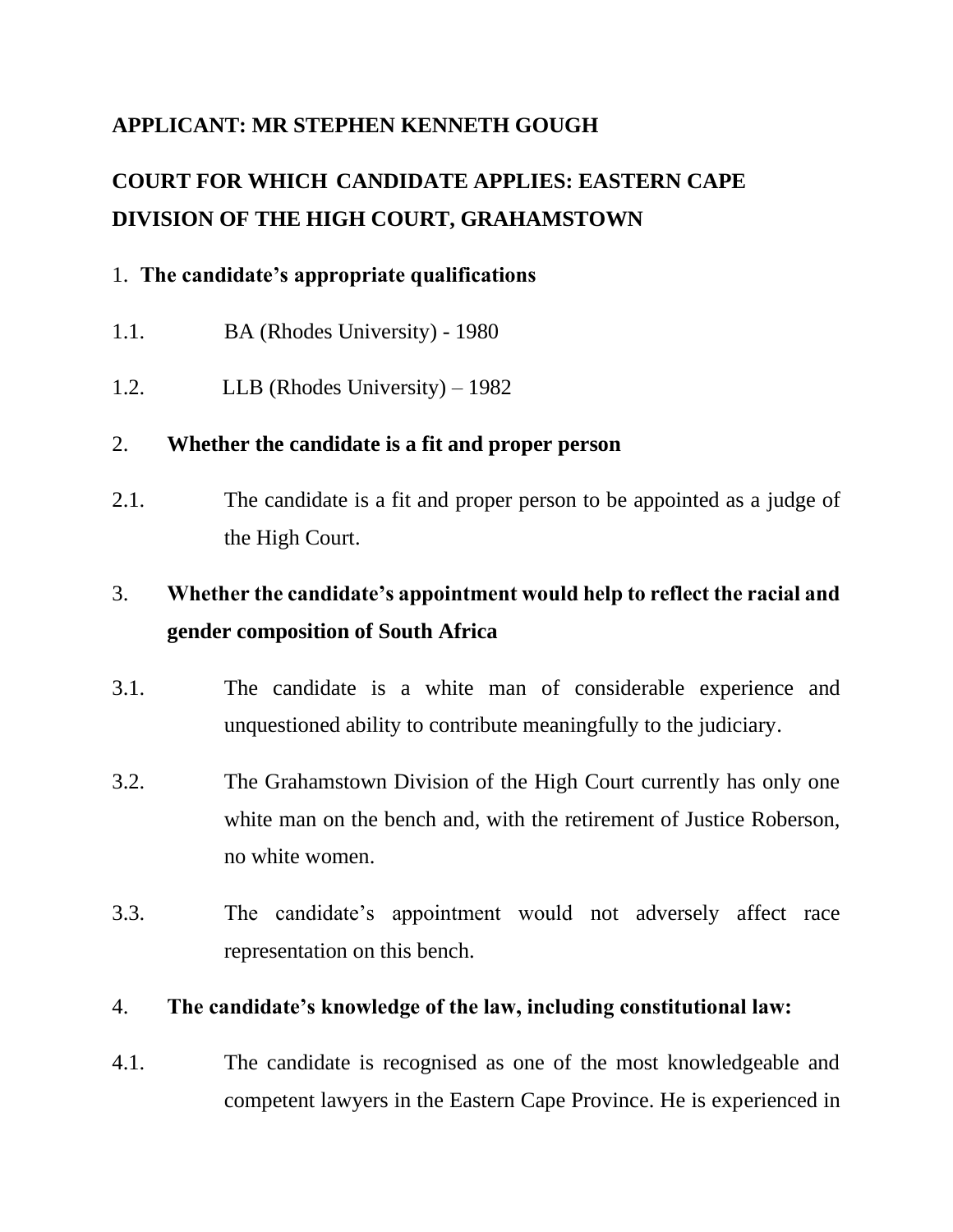all fields of law. His practice as an attorney has involved a vast array of complex matters of consequence in all courts with which he has engaged competently and with considerable ability.

#### 5. **The candidate's commitment to the values of the constitution:**

- 5.1. The candidate has served as a committee member of Lawyers for Human Rights in the Eastern Cape and is, and has always been, by reputation committed to the values enshrined by the Constitution.
- 5.2. The candidate has contributed his knowledge and experience in the teaching of aspirant attorneys and in past times was an opponent of apartheid. He has always stood against that which was contrary to the values of the Constitution, evidence of which is that during the apartheid years he actively participated in campaigns against its injustices and gave of his professional time to advance deserving causes.

#### 6. **Whether any judgments have been overturned on appeal:**

6.1. No judgment of the candidate has been overturned on appeal.

#### 7. **The extent and breadth of the candidate's professional experience:**

7.1. The candidate has vast experience gathered from a long and distinguished career in which he has conducted a vast array of matters. As stated earlier, as a senior attorney, he is a highly regarded lawyer by the legal fraternity.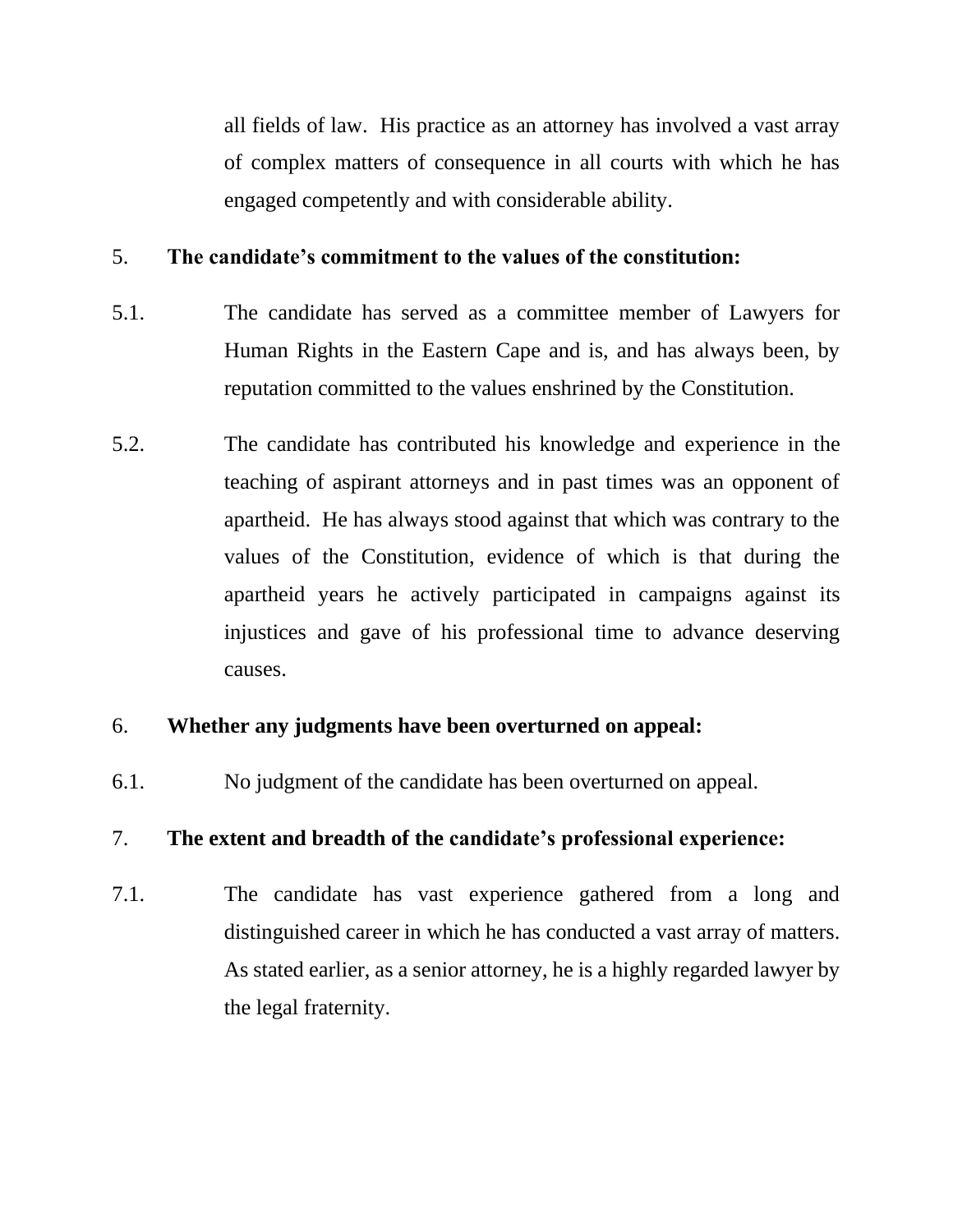## 8. **The candidate's linguistic and communication skills:**

8.1. The candidate has an excellent command of language and, as his judgments demonstrate, he is able to give clear expression to the issues to be determined and the reasons for his findings.

## 9. **The candidate's ability to produce judgments promptly:**

9.1. In all matters in which the candidate presided judgments were delivered promptly.

## 10. **The candidate's fairness and impartiality:**

10.1. The candidate, during his acting appointments, demonstrated his fairness and impartiality in all matters in which he presided.

#### 11. **The candidate's independent mindedness:**

11.1. The candidate is clearly independent of mind and has demonstrated that to be so.

## 12. **The candidate's ability to conduct court proceedings:**

12.1. The candidate has demonstrated his competence in the conduct of court proceedings.

## 13. **The candidate's administrative ability:**

13.1. By virtue of the nature of the candidate's professional career and his involvement in matters requiring administration there is no doubt that he is administratively competent.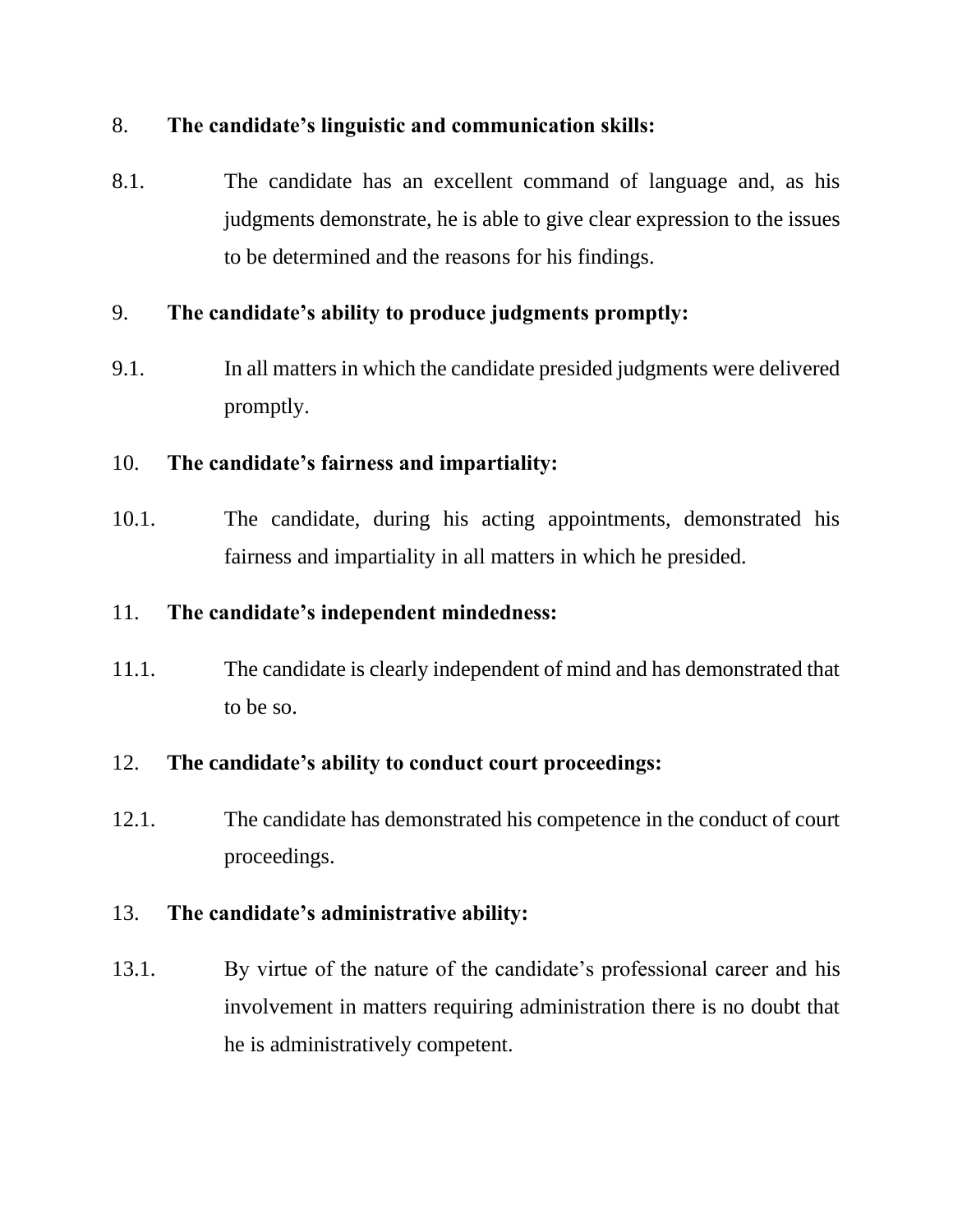#### 14. **The candidate's reputation for integrity and ethical behaviour:**

14.1. In all facets of the candidate's life, professional and personal, he has earned the respect of those with whom he has interacted for his integrity and high ethical standards.

#### 15. **The candidate's judicial temperament:**

15.1. The candidate has an excellent judicial temperament and during his stint as an Acting Judge there was uniform praise of his temperament and the manner in which proceedings were conducted before him.

## 16. **The candidate's commitment to human rights, and experience with regard to the values and needs of the community:**

16.1. As alluded to earlier, the candidate has demonstrated his commitment to human rights, through his involvement with Lawyers for Human Rights and his actions directed at protecting the rights of others which were being infringed or ignored.

#### 17. **The candidate's potential:**

17.1. The candidate's considerable knowledge and ability will enable him to make a substantial contribution to the administration of justice in the Eastern Cape Province and, in particular, to the Grahamstown Bench which has, in the recent past, through retirement and elevation to higher courts, lost a number of experienced and eminent judges whose shoes the candidate can capably fill.